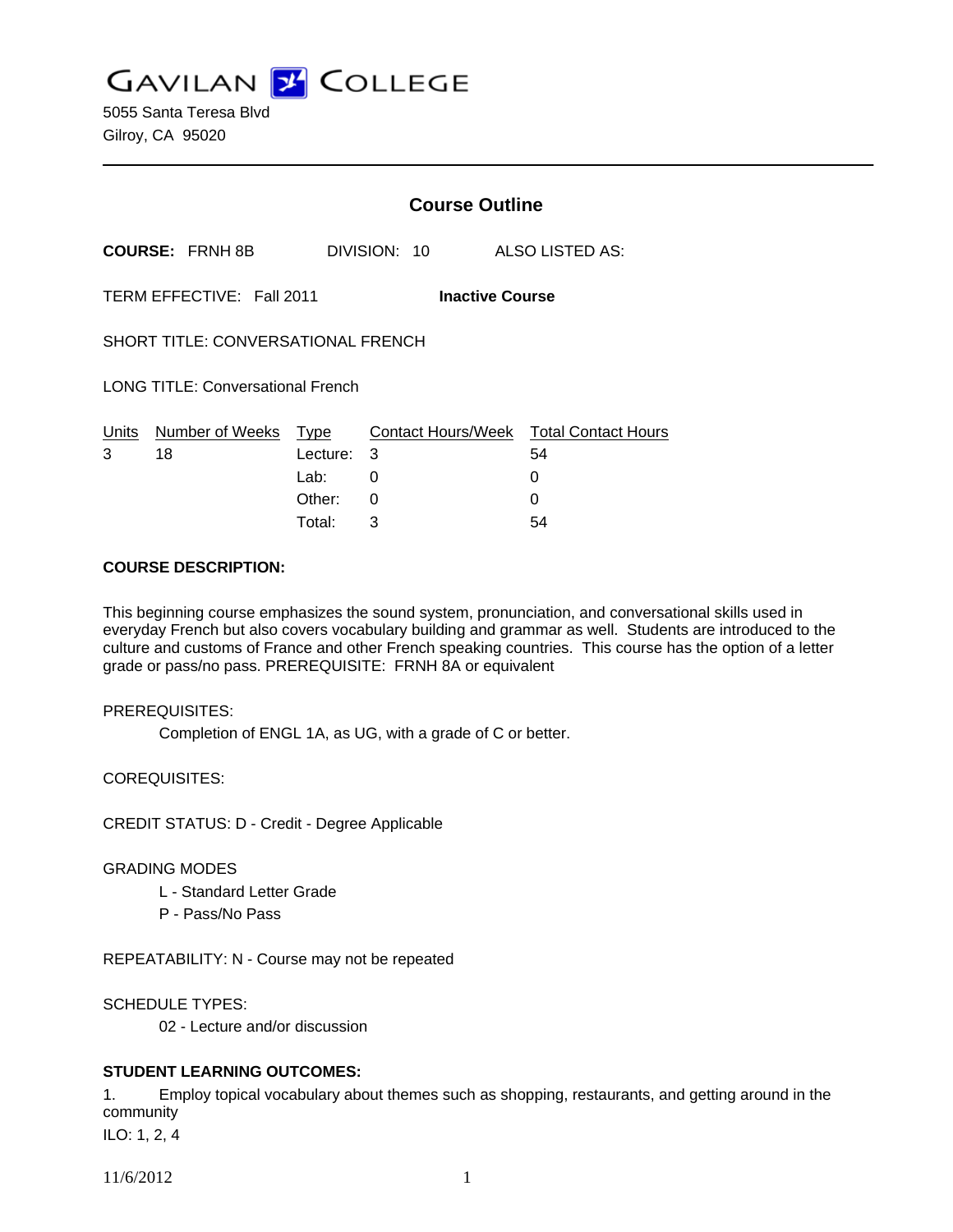Measure: homework, aural/oral test, written exam

2. Express themselves in terms of feelings, description, and activities with appropriate tense (present, past, imperfect).

ILO: 1, 2, 4, 6

Measure: homework, aurla/oral test, written exam

3. Demonstrate appropriate form and use of aforementioned tenses in written form.

ILO: 1, 2, 4

Measure: homework, written exam

4. Discuss important cultural aspects/customs of French-speaking countries in respect to spacial and privacy needs, meals, shopping, marriage, and so on.

ILO: 1, 2,3,4

Measure: group participation/class discussion, tests

5. Identify some French-speaking cities and countries and places of interest.

ILO: 1, 2

Measure: group participation/class discussion, tests

# **CONTENT, STUDENT PERFORMANCE OBJECTIVES, OUT-OF-CLASS ASSIGNMENTS**

Inactive Course: 09/26/2011

4 Hours

CONTENT: Students will receive course syllabi and will be apprised of course requirements and procedures. They will talk about activities in the past by using the passé composé of verbs that use avoir. They will expand their repertoire of irregular verbs by learning écrire and lire. They will also practice reflexive pronouns and the formation of pronominal verbs. They will read about the French need of privacy and space. They will read about a French-speaking city or country.

HOMEWORK: Students will do workbook exercises, view instructional videos and do listening exercises with accompanying comprehension questions.

COURSE OBJECTIVES: Students will employ past time to talk about completed activities. They will express ideas of reflexive and reciprocal nature. They will appraise differences in American and French culture vis-à-vis the importance of space and privacy. They will locate a French-speaking city or country and identify important places of interest.

### 8 Hours

CONTENT: Students will express past tense with verbs that take être. They will use the verb venir and an expression "venir de" to talk about events that just happened. They will make use of the preposition y that replaces a place . They will read about technology in France and about a French-speaking city or country. HOMEWORK: Students will do workbook exercises, view instructional videos and do listening exercises with accompanying comprehension questions.

COURSE OBJECTIVES: Students will continue to employ past time to talk about completed activities, including using the expression to just have done something. They will discuss types of technology used in France. They will locate a French-speaking city or country and identify important places of interest.

### 8 Hours

CONTENT: Students will use the vocabulary for foods and quantities to order a meal in a French-speaking country. They will adopt useful verbs such as prendre, boire, and préférer. They will practice direct object pronouns. They will also use the avoir expressions. They will read about the components of a meal in France and Le Resto U (the university cafeteria). They will read about a French-speaking city or country.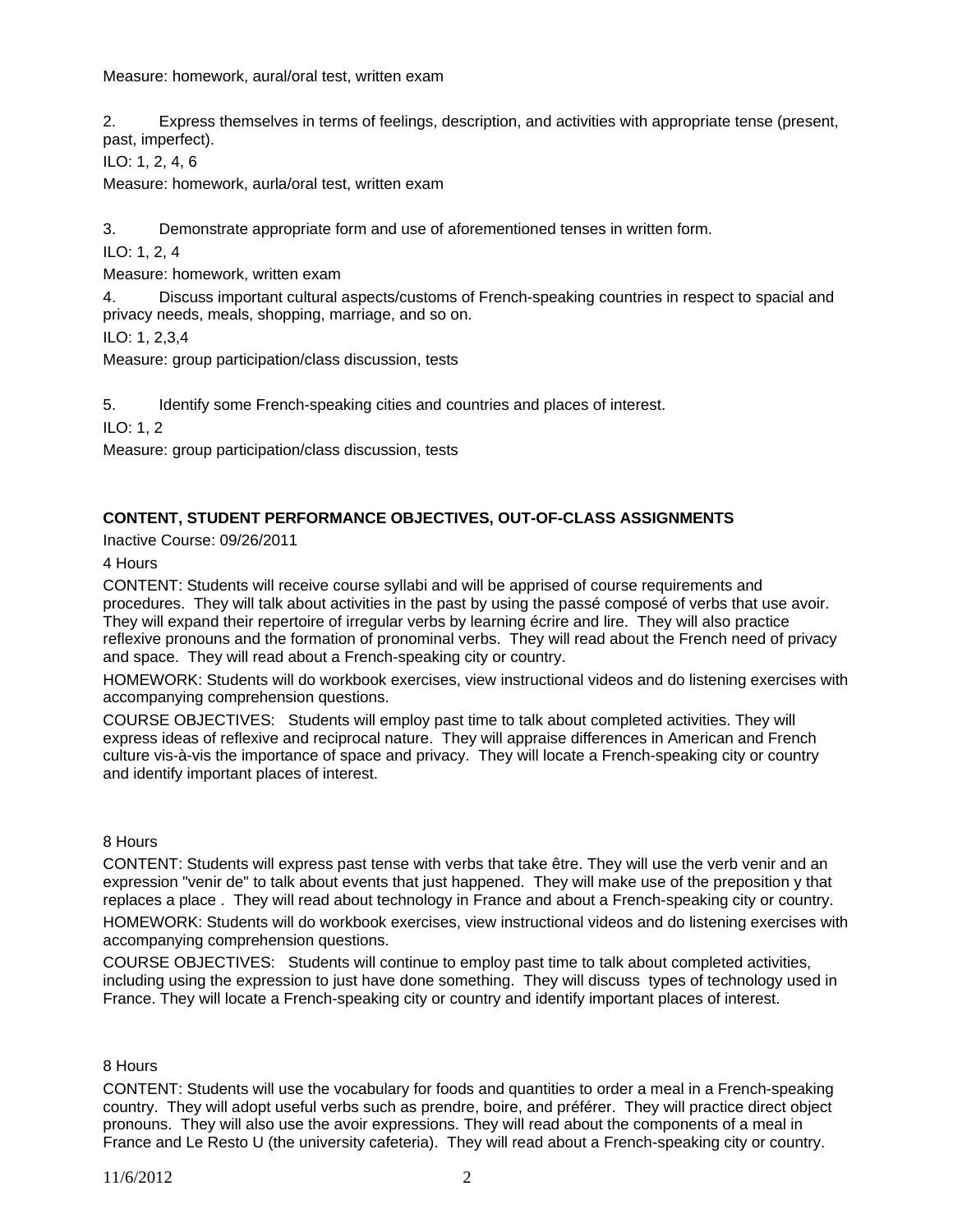HOMEWORK: Students will do workbook exercises, view instructional videos and do listening exercises with accompanying comprehension questions.

COURSE OBJECTIVES: Students will practice ordering a meal in French restaurant. They will identify the parts of a meal. They will locate a French-speaking city or country and identify important places of interest.

## 8 Hours

CONTENT: Students will use shopping vocabulary in order to talk about where different items are sold and where to make certain purchases. They will be introduced to some -re verbs and a verb related to shopping: acheter (to buy). They will use the word depuis (since) and relative pronouns.

HOMEWORK: Students will do workbook exercises, view instructional videos and do listening exercises with accompanying comprehension questions.

COURSE OBJECTIVES: Students will identify different stores and the purchases to be made within each. They will demonstrate the interaction between cashier and customer in a store. They will locate a Frenchspeaking city or country and identify important places of interest.

## 7 Hours

CONTENT: Students will review material from the first half of the semester.

HOMEWORK:Students will study vocabulary using flashcards and listen to the audio program. They will prepare an oral presentation about a trip they have taken using the past tense.

COURSE OBJECTIVES: Students will review as well as give an oral presentation in front of the class.

## 8 Hours

CONTENT: Students will talk about how to get around in the community and how to give directions, along with a related verb: conduire (to drive). They will practice the irregular verbs vouloir and pouvoir. They will use the direct object pronouns. They will read about driving in France and about a French-speaking city or country.

HOMEWORK: Students will do workbook exercises, view instructional videos and do listening exercises with accompanying comprehension questions.

COURSE OBJECTIVES: Students will use related verbs to ask for and give directions and discuss driving in general. They will evaluate differences between driving on American and French roads as well as the process for obtaining a license. They will locate a French-speaking city or country and identify important places of interest.

### 8 Hours

CONTENT: Students use the imparfait tense to describe conditions, feelings, and settings in the past. They form comparative and superlative adjectives . They read about youth, marriage, and living together in France.

HOMEWORK: Students will do workbook exercises, view instructional videos and do listening exercises with accompanying comprehension questions.

COURSE OBJECTIVES: Students will employ the imperfect tense and contrast it with the passé composé, specifically showing in which situations each tense is used. They will be compare two + people or activities. They will discuss and evaluate the custom of marriage in the United States and France. They will locate a French-speaking city or country and identify important places of interest.

2 Hours Final Exam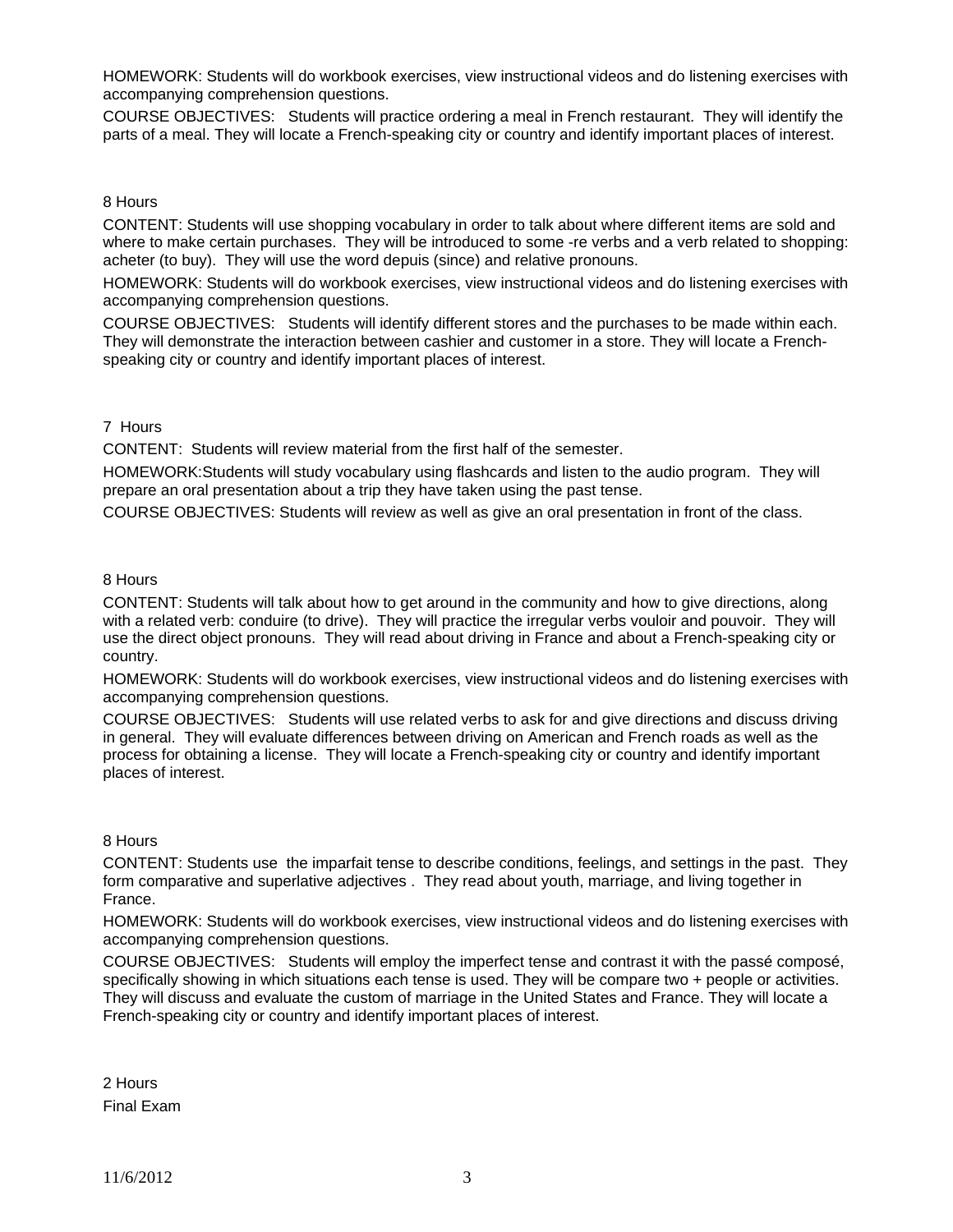# **METHODS OF INSTRUCTION:**

Pair work, small or large group discussion, role-play, peer interviews, pronunciation drills, oral presentations, guided readings, vocabulary development, dictation, basic sentence writing, guided writing. Lab hours consist of listening, speaking, reading and writing activities with CDs, software or internet.

## **METHODS OF EVALUATION:**

The types of writing assignments required: Written homework The problem-solving assignments required: Quizzes The types of skill demonstrations required: Other: Oral presentation The types of objective examinations used in the course: Multiple choice True/false Matching items **Completion** Other: Sentence writing Other category: None The basis for assigning students grades in the course: Writing assignments: 10% - 20% Problem-solving demonstrations: 20% - 40% Skill demonstrations: 20% - 40% Objective examinations: 10% - 15% Other methods of evaluation: 0% - 0%

# **REPRESENTATIVE TEXTBOOKS:**

Oates and Okuda, Entre Amis, Houghton Mifflin, 2006 Valette and Valette, Contacts, Houghton Mifflin, 2001 or other appropriate college level text. Reading level of text: 12.0 grade. Verified by: M. Sanidad Other Materials Required to be Purchased by the Student: accompanying workbook, cassettes

### **ARTICULATION and CERTIFICATE INFORMATION**

 Associate Degree: GAV F, effective 200870 CSU GE: IGETC: CSU TRANSFER: Transferable CSU, effective 200870 UC TRANSFER: Not Transferable

## **SUPPLEMENTAL DATA:**

Basic Skills: N Classification: A